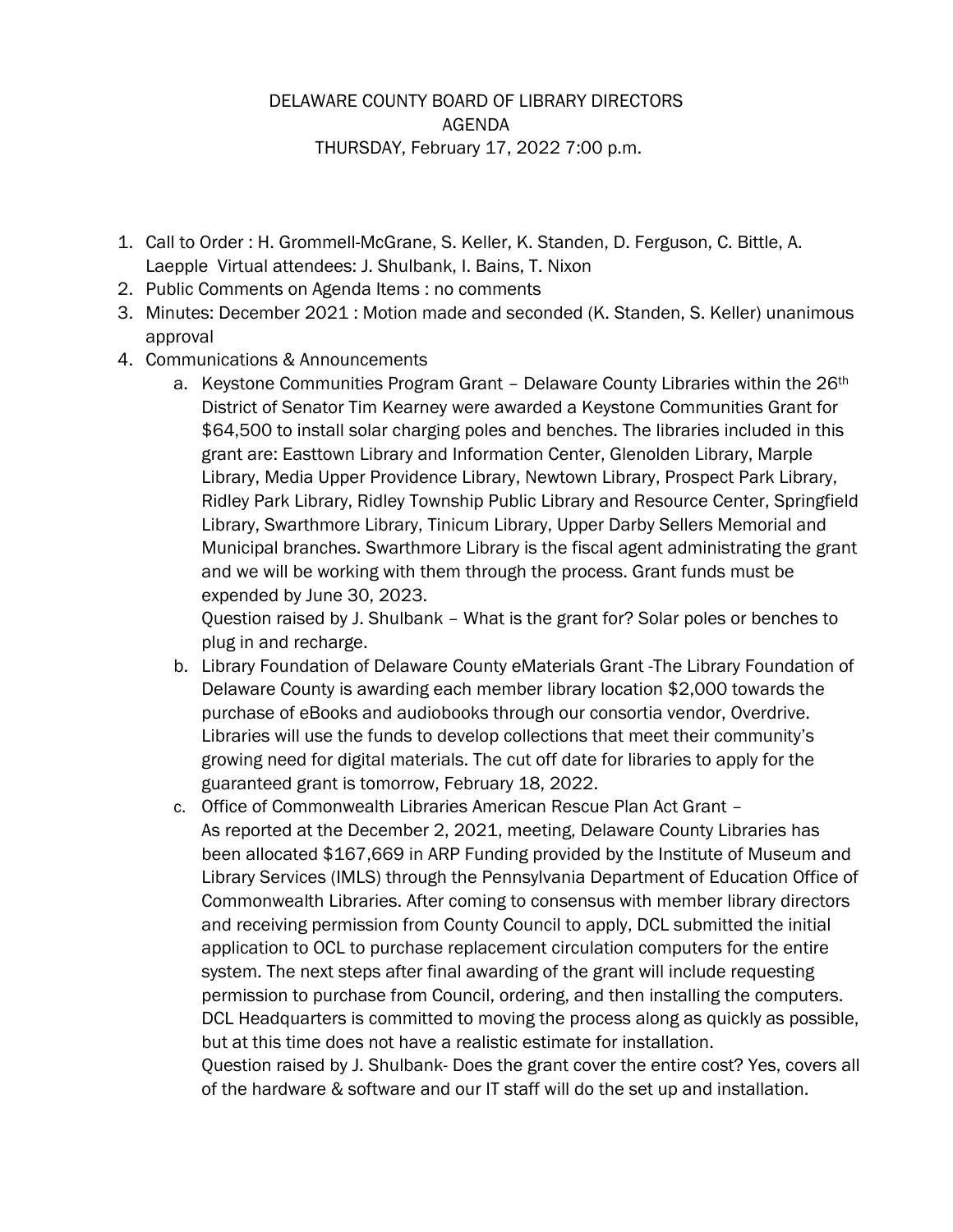- d. Library Mobile App County council has signed the contract with the mobile app vendor and it is currently in the development/testing phase. Training sessions will be provided for member libraries to introduce them to the app, understand how the backend functions, and give them some time to test it out before it is published and goes live. Trainings have been scheduled for Tuesday March  $1<sup>st</sup>$  at 10am & Thursday March 3rd at 2 pm. We are shooting for an April go live date to coincide with National Library Week April 3 -10.
- *e.* 2021 Pennsylvania Public Library Data Collection (Annual Report) The Annual Report opened for libraries on January 18 and must be completed by libraries no later than Friday, March 18. DCL has provided directors with various data points that will be included in the report. Additionally, detailed instructions for reports have been provided so directors can access all library-level data. Finally, DCL Headquarters has hosted 2 open Zoom Q&A calls and are available for individual assistance as needed. A reminder to board presidents and treasurers that your signatures will be required for submission of the report. Please anticipate this request from your director prior to March 18.
- *f.* Public Notice of 2022 Meetings In compliance with Pennsylvania Sunshine Act notices have been published in the newspapers & posted on site in the government center. The agenda is available on digital platforms to allow the public information to attend these meetings.
- 5. Financial Report December 2021 : Motion made and seconded (K. Standen, S. Keller) unanimous approval
- 6. Administrator's Report
	- a. DVD Fine Reduction to \$.25 Per Day Adult/ \$.10 Per Day Juvenile (Motion) At the policy committee meeting on September 9, 2021, an item was brought forward to make DVD fines more consistent with book fines. As DVDs are now becoming older technology and in most cases cheaper than hardback books, the proposal was to change Adult DVD fines to, 25 per day and Juvenile DVD fines to .10 per day to align with book fines. The policy committee agreed to bring the recommendation to the member library Director's Meeting. The directors met on September 23, 2021 where the item was presented. A majority of directors voted and agreed in favor of reducing these fine amounts. Ms. Bittle asked for a motion to approve the reduction of DVD fines to .25 per day for Adult and .10 per for Juvenile DVD fines. This change will take effect on March 1, 2022.

Question raised by J. Shulbank: Does this change impact DCL budget or the budget of the individual libraries? It impacts all member libraries & the DCL headquarters. Motion made and seconded (K. Standen, S. Keller) Unanimous approval

b. State Aid

Requesting a motion to release the 2021/2022 state aid funds to libraries on March 4th.Funds will be released to 25 of 26 member libraries, with one payment being held until statuary requirements are met. The 26<sup>th</sup> library has been notified and they are working towards compliance.

Motion made and seconded (K. Standen, S. Keller) unanimous approval

7. Committee Report : no report